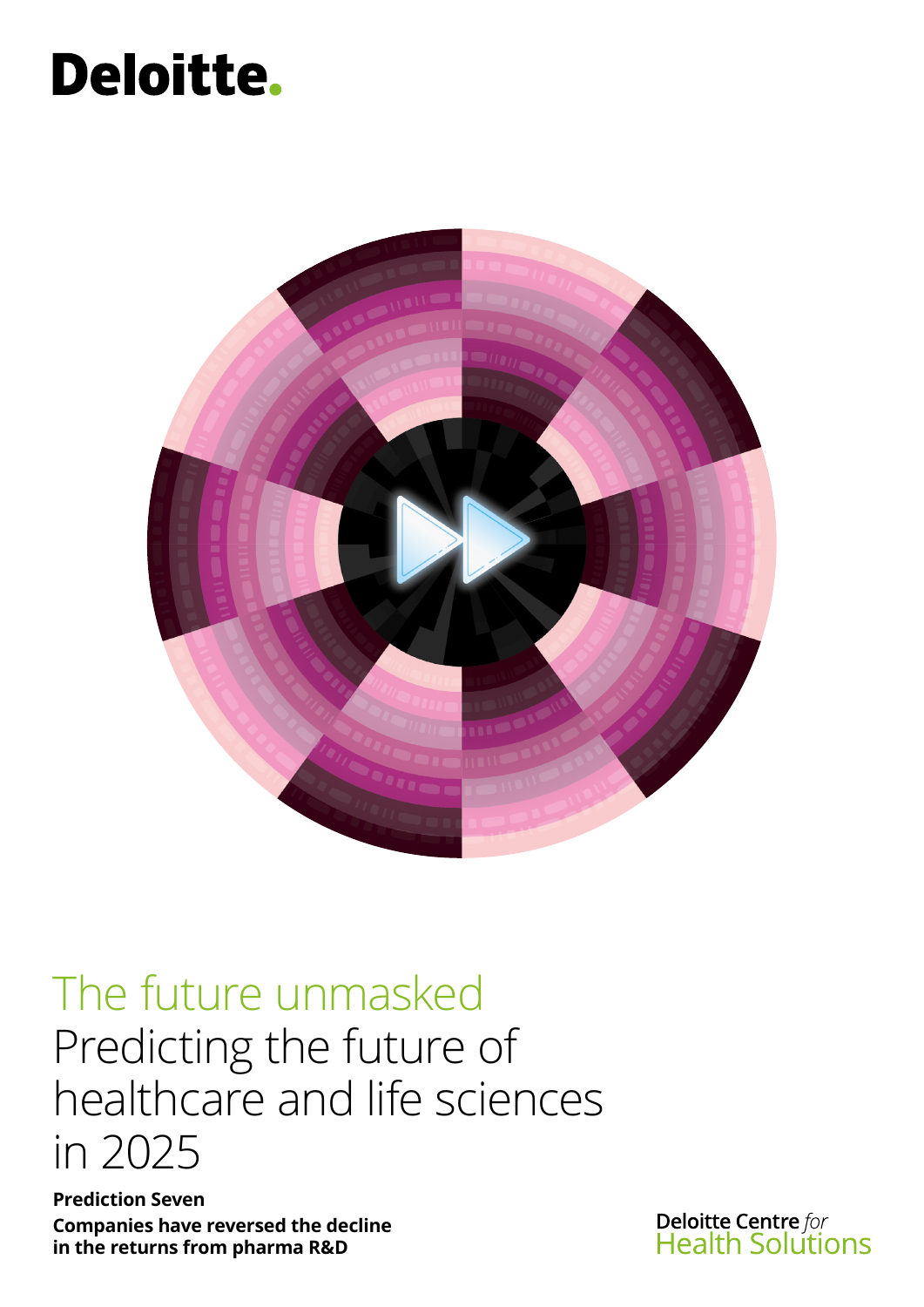Welcome to our seventh prediction, *Companies have reversed the decline in the returns from pharma R&D*, from our report *The future unmasked: Predicting the future of healthcare and life sciences in 2025*. This is the seventh of ten predictions, all of which have been informed by emerging evidence of the impact of the COVID-19 pandemic on society and the health ecosystem. They have also been shaped by our research insights including our [global 2040 Future of Health campaign.](https://www2.deloitte.com/us/en/pages/life-sciences-and-health-care/articles/future-of-health.html) This seventh prediction considers what the world in 2025 looks like for biopharma companies who have adopted digital technologies to transform their drug discovery and clinical development activities.

In response to the COVID-19 pandemic, the pharma industry, academia, biotech, and governments, formed an unprecedented level of collaboration and partnerships to develop new treatments and vaccines for the novel coronavirus. In addition, regulators entered into immediate dialogue aimed at supporting the most promising innovations. Developing a widely available and affordable vaccine is considered one of the most effective ways of turning the tide on the pandemic. As a result, there has been an unparalleled acceleration in the pace and scale of R&D, particularly to develop a vaccine to stop or eliminate the virus. In response to concerns about the speed of development, the CEOs of nine leading developers signed a pledge committing to uphold the integrity of the scientific process and provide robust evidence of safety and effectiveness. Vaccine developers and governments are anticipating emergency use authorization (EUA) of some of these vaccine candidates by the end of 2020.

In 2025, pharma R&D processes have been augmented through digital platforms and large-scale access to FAIR data and research partnerships with academia and digital tech companies, driven by leaders with digital skills and a fail-fast mind-set. AI for drug discovery companies have revolutionised biopharma's understanding of biological targets and AI and RWE have helped define new patient-centric digital end-points. Pharma companies now employ data rich visualisation tools across R&D and operate virtual clinical trials, enabling faster recruitment and monitoring of more diverse groups of trial participants.

Our seventh prediction is brought to life through a series of portraits imagining the experience of individuals in 2025, with reference to the evidence today to predict what the future might look like tomorrow.

Stay tuned for the subsequent predictions in our series.

## **Karen Taylor**

Director UK Centre for Health Solutions +44 (0) 7825 793729 kartaylor@deloitte.co.uk

**Colin Terry**

Partner Life Sciences and Healthcare +44 (0) 20 7007 0658 colterry@deloitte.co.uk

# **Foreword**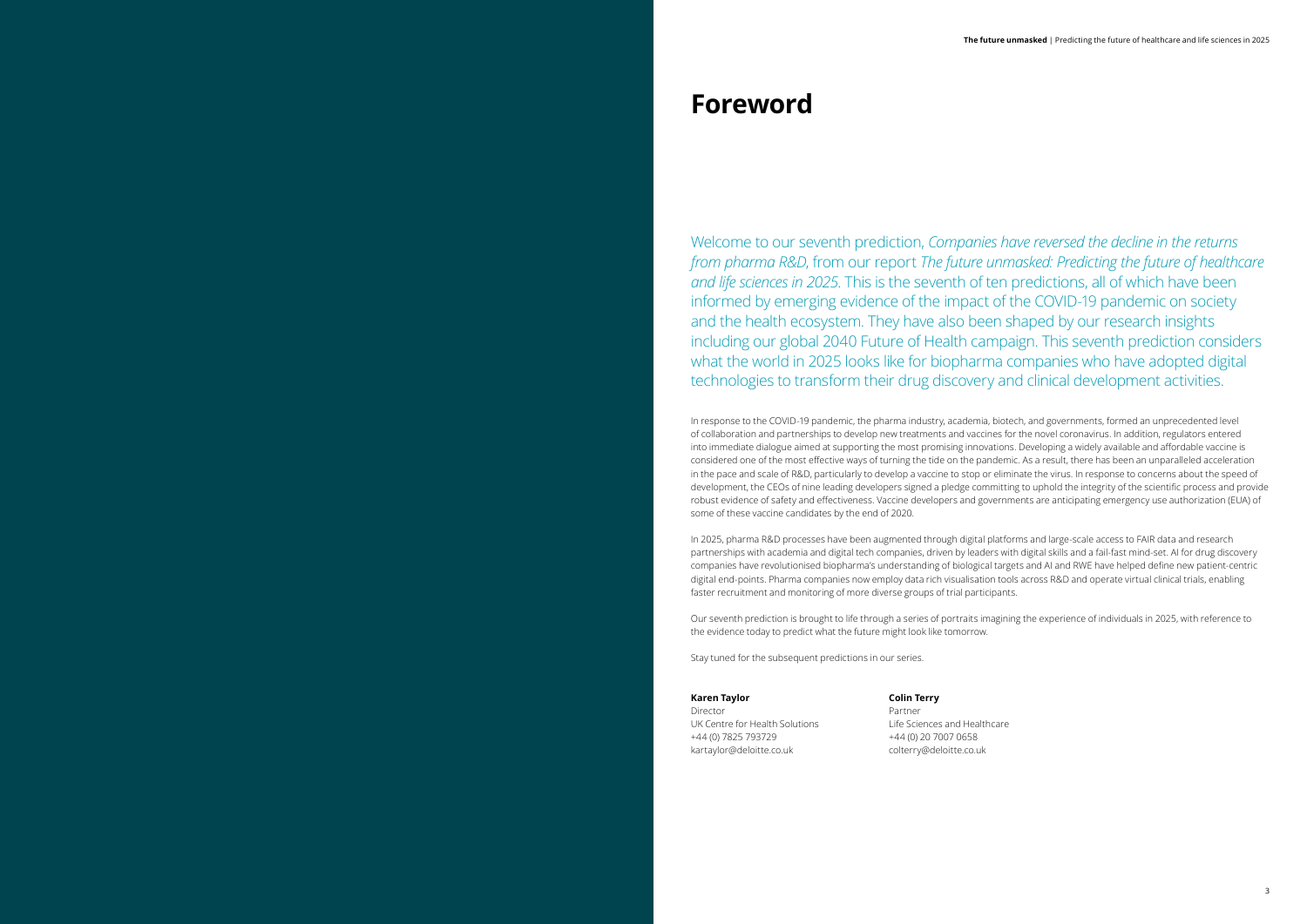# **Companies have reversed the decline in the returns from pharma R&D**

Advanced AI-enabled technologies have accelerated drug discovery and clinical trials improving efficiency and reducing costs

# **Prediction:** In 2025, Pharma

R&D processes are augmented through digital platforms and large-scale access to FAIR data and research partnerships with academia and digital tech companies, driven by leaders with digital skills and a fail-fast mind-set. This is improving success rates and reducing the time to market. AI for drug discovery companies are using DL to derive crucial insights from multiple datasets, improving the speed and accuracy of drug discovery, and delivering more precise therapeutic candidates. Innovative clinical trials, using digital technologies, AI and RWE have helped define new patientcentric digital end-points, refine indications and improve trial enrichment strategies. Pharma companies now employ datarich visualisation tools across the study lifecycle and deploy hub-and-spoke command centres to operate virtual clinical trials, enabling faster recruitment, enrolment and monitoring of more diverse groups of patients. Apps, wearables, eConsent platforms and telehealth help reduce the time commitment and financial costs that hindered recruitment and retention. All these changes are reversing the previous upward trend in R&D costs.

# **Imagine the world in 2025**

# **Using AI algorithms to match patients to clinical trials**

Susan has been diagnosed with a rare cancer for which there is no available treatment. Her doctor, Dr Nemo, used her clinical data (including EHRs and genomic data) to find a suitable clinical trial through an AI-enabled search tool. By mining numerous datasets, the AI algorithm matched Susan with a Phase II study and Dr Nemo helped Susan enrol. The pharma company provided Susan with comprehensive information about the study and addressed her anxieties, so that she was happy to sign the eConsent form. Susan received a smart watch, digital diagnostic tools and an app, all of which fit seamlessly into her daily routines providing real-world remote two-way communication while continually monitoring her health. AI algorithms capture and analyse data to provide insights, including precise digital biomarkers that monitor Susan's response to her treatment and whether there is need for dose adjustments or any indications of adverse reactions. Susan receives automated reminders throughout the study to ensure that she follows the treatment and personalised messages that keep her informed about the progress of the trial. Home monitoring means that Susan visits the trial site much less frequently than she would otherwise have done. When she does visit, she uses her app to arrange her appointments and transportations. Susan adheres to the trial protocol throughout and responds so well that she is invited to join the next stages of the study providing her with continued access to the treatment.

**The regulatory function of a biopharma company is fully integrated across clinical development**  Luis is the regulatory affairs director of MJ Biopharma (MJBP) and is accountable directly to the Board for ensuring that the use of next generation technologies helps drive regulatory compliance. Luis has automated the company's dossier compilation to reduce the time and cost of the marketing authorisation application process. He also uses AI to identify any anomalies in dossier compilation and rectify them before submission, with NLP used to translate dossiers for multiple applications. Automation has been implemented across the clinical development process to improve regulatory compliance with enriched recruitment and retention strategies. The custody and serialisation of blockchain capabilities are used for real-time tracking of the control, transfer and distribution of medicines to trial participants. Automation has also made it easier to create an audit trail to review compliance and decision-making. Overall, Luis has transformed pre-authorisation information management by leveraging AI and BI capabilities, based on his understanding of the regulators own use of advanced analytics to detect patterns and trends to ensure products' safety and efficacy.

**Technological advances that herald a renaissance in peptide drug discovery**

Nina is currently working as a Chief Business Officer at an AI-enabled, peptide-focused drug discovery company founded in 2019 by a renowned scientist who has received numerous awards for her business leadership and scientific work in AI. Her team includes some 60 employees, composed of 'drug hunters' working in partnership with a number of major pharma companies. Last month Nina was part of the team that identified and accelerated clinical development to launch a novel anti-inflammatory product identified by the AI platform and developed in the record time of 420 days. The company has since entered into seven further corporate partnerships and a joint venture and are actively deploying the AI platform in developing new therapeutics that target novel pathways in oncology and cardio-metabolic diseases. Nina and her team have published over 20 peer-reviewed papers, applied for a dozen patents and received a number of industry awards for their innovative drug discovery work.

# **The world in 2025**

- **•** Pharma companies use DL algorithms in their drug discovery processes, deploying in-house data analysts and partnering with AI for drug discovery start-ups and government-supported genomic teams.
- **•** Novel biomarkers and drugs identified using AI have increased alongside better knowledge on disease mechanisms. As a result, a greater proportion of pipelines comprise candidates for more precise pathologies.
- **•** Increasingly, early-stage research uses *de novo* design and/*or in silico* clinical trials. Many Phase I trials also use quantum computer simulations to accelerate decision making at key milestones.
- **•** Advanced techniques such as DL are embedded in clinical trials improving the diversity of trial participants and the development of precise treatments, such as for rare diseases.
- **•** New platform technologies have changed the development of next gen therapies, such as CRISPR and mRNA, leveraging the experience of cell and gene therapies, to create new treatment paradigms.
- **•** Liquid biopsies, combined with improved use of bio-sample libraries, have accelerated the development of precision medicine.
- **•** An AI-enabled digital infrastructure, has improved approval rates, lowered development costs, and is delivering medications to patients faster.
- **•** An enhanced hybrid clinical trial experience has embedded patient-centricity across R&D, with patient groups and their unique 360-degree perspective, inputting to the design and management of clinical trials.
- **•** Biopharma companies use digital twins to simulate clinical trials including costs, patient selection, and the likelihood of success.

# **Conquered constraints**

- **• Skills and talent:** recruiters target data science, bioinformatics, computational biology and biochemical specialists. R&D scientists are increasingly a blend of clinician, natural scientist and computer data scientist. Companies are also partnering with academia, AI for drug discovery companies and tech giants to bring people with proficiency in data science and data ethics into the R&D team. Skilled interdisciplinary leaders with AI-friendly, tech-savvy boards create new businesses and operating models.
- **• Funding:** biopharma companies have increased investment in data, analytics, technologies and research collaborations. Faster drug discovery, use of synthetic control arms and improved recruitment and retention of patients in clinical trials have reduced R&D costs and helped reverse the previous decline in ROI, attracting high levels of investment. Reimbursement discussions with payers begin at Phase I, with new funding models, for example for cell and gene therapies.
- **• Regulations:** rapid changes to regulatory requirements in response to the growing use of technologies (including experience during COVID-19) have created new relationship paradigms. Regulators readily accept RWE in support of new drug applications, label expansions and revisions. New regulatory pathways have increased flexibility, transparency and speed of approval. Regulators have also collaborated globally to develop new evidence frameworks and enhance their own skill-sets to use the vast data stored on cloud platforms.
- **• Data and interoperability:** HIPAA and GDPR compliant cloud, quantum computing, blockchain and AI-enabled services and tools facilitate global FAIR data management and sharing. Blockchain technology is also used to verify the origin and veracity of dossier submissions.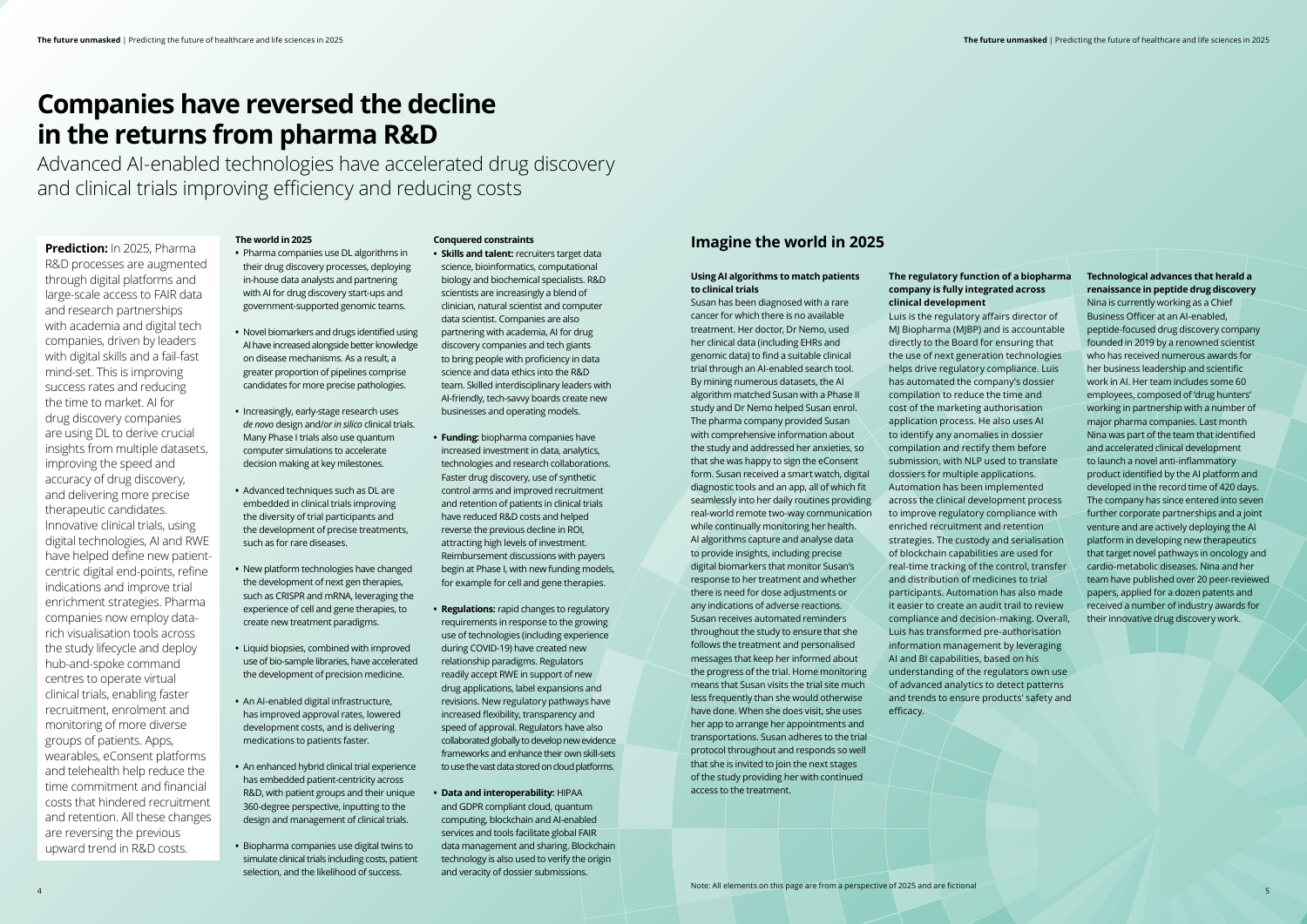# **Medidata's Acorn AI gives researchers a 360-degree view of the patient**

Medidata, a Dassault Systèmes company, is helping drive the digital transformation of the life sciences industry through its world leading platform for clinical development, commercial, and real-world data. Medidata established Acorn AI in early 2019 to develop new insights across all phases of drug development and make data 'liquid' across the end-to-end lifecycle of a biopharma company (from research to development and into post-market surveillance). In building linkages between clinical trials, genomics, RWE, translational health and other datasets, it aims to help biopharma make quick 'go/ no go' decisions, accelerate clinical trials and demonstrate value. Acorn AI is built on the Medidata platform, which comprises more than 20,000 clinical trials with structured, standardised clinical data repositories from over 6.3 million patients. Acorn AI is focusing on addressing precision medicine with CAR-T therapy, tissue engineering, gene and cell therapy, while leveraging the advancement of AI and new sources of data to give researchers a 360-degree view of the patient, including clinical, genomic, molecular, as well as socioeconomic, behavioural and environmental data. They help sponsors make critical decisions on how to create better-integrated evidence, including clinical as well as RWE to demonstrate the products' value to regulators, patients, payers and providers.79,80

The complexities of identifying and screening patients for trials are consistently cited as causing study delays, unexpected costs and study failure. EHRs are a valuable source of the real-world data key to a solution. Leveraging data from the EHRs of cancer patients, Flatiron has developed an approach that employs ML to provide real-time notifications of potential patient-trial matches to site staff and research coordinators at the point of care, integrated into their daily workflows. The functionality is one feature of Flatiron's OncoTrials® software, which continuously runs ML models trained on tens of thousands of structured and unstructured real-world data points to infer key trial eligibility criteria such as metastatic status and biomarker results.<sup>82,83</sup>

## **Japan's National Cancer Center Hospital East using circulating tumour DNA analysis for trial selection**

Exscientia is a leading global pharmatech company and was the originator of the first AI-designed molecule to enter clinical trials. Exscientia has developed a full-stack AIdriven drug discovery platform from target identification to drug design and optimisation of novel drug candidates. Fusing the power of the original AI-design with the experience of seasoned drug hunters, Exscientia's Centaur Chemist™ platform enables the discovery of exquisitely optimised molecules with breakthrough productivity. In tandem, Exscientia's Centaur Biologist™ platform drives the flexible analysis and prioritisation of discovery targets across all pharmaceutically relevant disease space. Five assets have been delivered in around 8 to 14 months (compared to the five-year industry benchmark), with drug discovery cost savings of more than 80% (30% achieved for the entire drug development process). Over 20 AI-Driven drug discovery projects are currently active with further growth scheduled throughout 2021. The company plans to develop its own portfolio as well as continue to partner with pharma and biotech companies. 84,85

Japan's National Cancer Center Hospital East compared circulating tumour DNA (ctDNA) analysis to tissue genotyping for enrolling gastrointestinal patients into two large trials. One trial, SCRUM-Japan GOZILA, used the Guardant360 liquid biopsy to identify patients, while the other one, GI-SCREEN, relied on tissue genotyping. Researchers more quickly enrolled a higher number of patients into a trial using the ctDNA approach. They further noted that liquid biopsy-based profiling uncovered a greater number of actionable mutations demonstrating that genomic profiling by ctDNA analysis using the Guardant360 liquid biopsy has the advantage of shorter turnaround times and improved patient enrolment compared to tissue biopsy for clinical trials, without compromising treatment efficacy.81

> Trials.ai uses AI to analyse large sets of data including past clinical studies, medical journals, regulatory guidance, standards of care, trial complexity information, amendment information and other forms of trial-related documentation to improve study design. Using its proprietary codified clinical trials database, the system is able to unlock information, derive insights and make recommendations to trial sponsors on how to best design and optimise their trial protocols, as well-designed protocol limits improves recruitment, retention, and reduces burden on patients and trial sites by bringing in cost and time efficiency. For one of its clients Trials.ai shortened study timelines by 33% and reduced data errors by 20%.<sup>86</sup>

# **Flatiron Health uses machine learning (ML) to identify patients eligible for oncology clinical trials and to generate important RWE from the experiences of the 95% of cancer patients who aren't represented in trials**

# **Exscientia and the use of AI for drug discovery**

23andMe is a direct-to-consumer online genetic-testing company providing users with insights into their health, genealogy and ancestry, while furthering research into the genetic basis of diseases and leveraging genetic data to help develop new treatments. Since 2007, 23andMe customers have submitted saliva samples, self-reported information and, for those who opt-in to the 23andMe research program, separate consent documents for biobanking and research. 23andMe has sold more than 12 million kits and over 80% of its customers elect to participate in research. In 2018, GSK took a \$300 million stake in 23andMe signing a four-year collaboration agreement to work together to discover new drugs. To date around 30 therapeutic targets have been identified with majority of pre-clinical programmes in the target validation phase, and the remainder are in early drug discovery programs. In January 2020, 23andMe licensed the rights to a drug targeting multiple inflammatory diseases (including various dermatological conditions) it developed in-house to a Spanish pharma company, Almirall, who plans to take the drug through clinical trials. During the COVID-19 pandemic, 23andMe has used its research platform to identify a number of genetic and non-genetic associations for susceptibility and severity to COVID-19. In under four months, more than a million 23andMe customers consented to participate in the research, more than 15,000 had tested positive for COVID-19, with 1,100 of them requiring hospitalisation. Through their participation, 23andMe has been able to make new findings, replicate others, and contribute to the larger effort by other researchers who are searching for treatments. 87, 88, 89,90

# **Trials.ai uses its proprietary database to derive insights and recommendations for trial sponsors**

# **Evidence in 2020**

## **Deloitte view on the impact of COVID‑19**

In response to the COVID-19 pandemic, the pharma industry, academia, biotech, and hospitals, embarked on unprecedented scientific endeavours funded by governments, multilateral agencies, not-for-profit institutions, and the private sector. Trade secrets and intellectual property have been more widely shared than ever before as collaborations and partnerships formed to expedite the search for new treatments and vaccines. Regulators entered into immediate dialogue aimed at supporting the most promising innovations, discussing cost-plus pricing strategies and improving the diversity of participants in clinical trials. However, pivoting R&D activities towards COVID-19, while necessary, has impacted the progress of other clinical trials. By the beginning of November, ten vaccine candidates were in Phase III trials and developers of three of these vaccines are hoping to obtain regulatory approval before the end of 2020. This is faster than any other vaccine in history. In response to concerns about the speed of development, the CEOs of nine leading developers signed a pledge committing to uphold the integrity of the scientific process and provide robust evidence of safety and effectiveness. While initially any approved vaccines are expected to be targeted at healthcare staff and more vulnerable populations, their ultimate impact globally will depend on the disease's epidemiology and transmission and the duration of immunity from infection. Nevertheless, vaccines will play a crucial role in most response scenarios and will serve as an insurance policy against continued health societal and economic impacts of the pandemic.

# **23andMe: from genetic testing, to discovery, to drug development**

# **The COVID‑19 impact**



**Biopharma companies need to pursue a fundamental shift in their R&D model**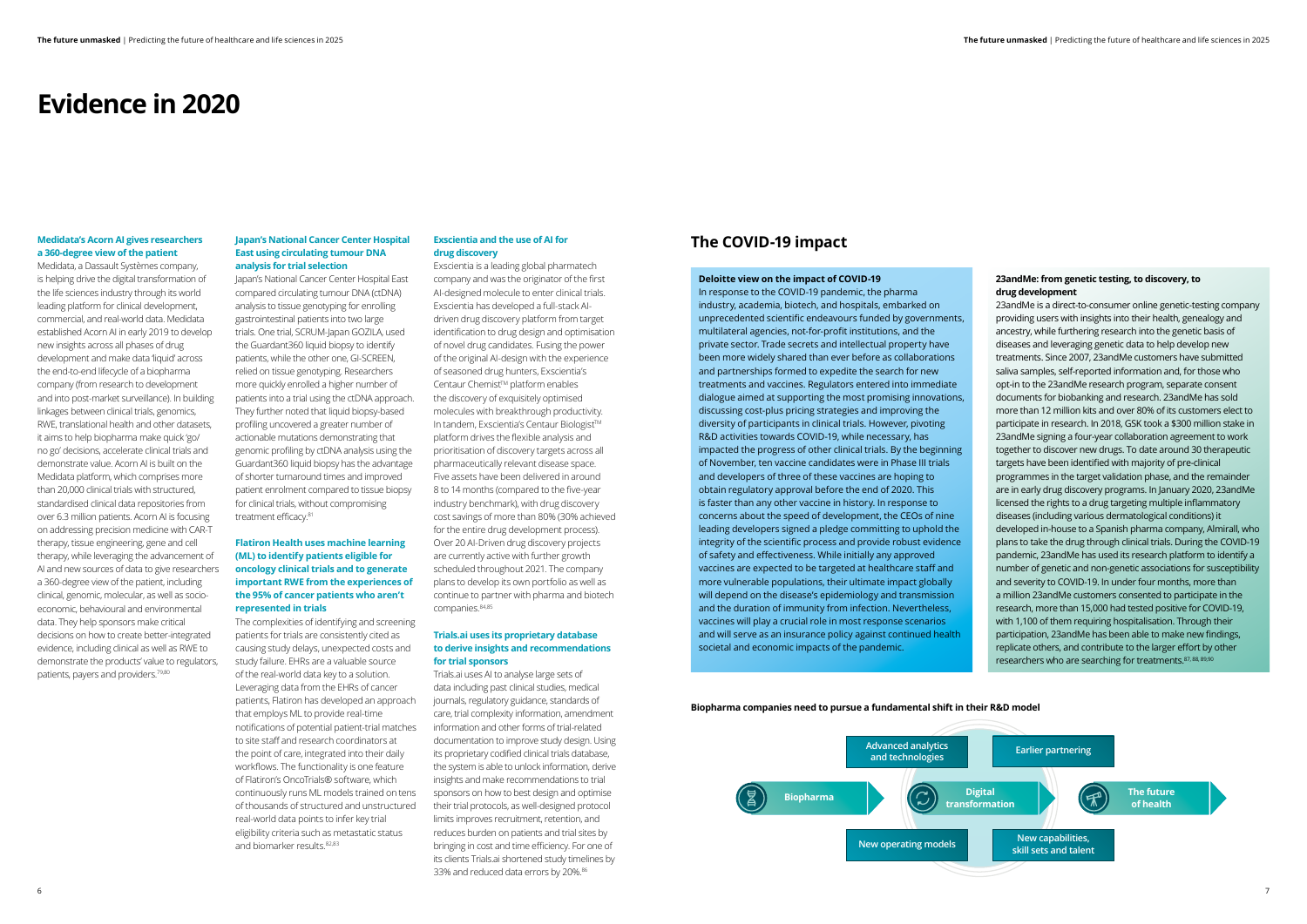- 79. Dassault Systemes, "Medidata Positioned as Leader in Everest Group's "Clinical Development Platform Vendors" PEAK Matrix Assessment for Second Consecutive Year", press release, September 30, 2020.
- 80. Bio-IT World, "Medidata Launches Acorn AI For End-to-End Data Insights", May 14, 2019.
- 81. Yoshiaki Nakamura, Hiroya Taniguchi, and Takayuki Yoshino," Clinical utility of circulating tumor DNA sequencing in advanced gastrointestinal cancer: SCRUM-Japan GI-SCREEN and GOZILA studies", *Nature Medicine*, October 05, 2020.
- 82. Ben Birnbaum, Nate Nussbaum, and Josh Haimson, "Model-assisted cohort selection with bias analysis for generating large-scale cohorts from the EHR for oncology research", *Flatiron*, accessed October 29, 2020.
- 83. Kirshner, J. (2020) *An automated EHR-based tool for identification of patients (pts) with metastatic disease to facilitate clinical trial pt ascertainment*, presented at the American Society of Clinical Oncology 2020 Annual Meeting
- 84. Exscientia, "Sumitomo Dainippon Pharma and Exscientia Joint Development New Drug Candidate Created Using Artificial Intelligence (AI) Begins Clinical Trial", press release, January 30, 2020.
- 85. Exscientia, "Exscientia | AI Drug Discovery | Pharmatech", accessed November 18, 2020.
- 86. Trials.ai, "About us", accessed October 29, 2020.
- 87. GlaxoSmithKline(GSK) plc., " GSK and 23andMe sign agreement to leverage genetic insights for the development of novel medicines", press release, July 25, 2018.
- 88. Kristen V Brown, 23andMe and GSK Head to Clinical Trials With Cancer Drug"
- 89. Bloomberg, July 29, 2020. PR Newswire Association, Almirall signs a strategic agreement with 23andMe to license rights of a bispecific monoclonal antibody that blocks all three isoforms of IL-36 cytokine", January 09, 2020.
- 90. 23andMe, 23andMe COVID-19 Study Findings Published", September 09, 2020.

## **Contact information**

To see more publications from the Deloitte UK Centre for Health Solutions, please visit: **www.deloitte.co.uk/centreforhealthsolutions**

Deloitte UK Centre for Health Solutions, 1 New Street Square, London EC4A 3HQ

### **Karen Taylor**

Director UK Centre for Health Solutions +44 (0) 7825 793729 kartaylor@deloitte.co.uk

### **Colin Terry**

Partner Life Sciences and Healthcare +44 (0) 20 7007 0658 colterry@deloitte.co.uk

# **Gregory Reh**

Global Life Sciences & Health Care Leader +1 215 977 7559 grreh@delootte.com

# **Neil Lesser** Principal, US Life Sciences R&D Practice Leader Deloitte Consulting LLP +1 (215) 4464364 nlesser@deloitte.com

# **Contacts Endnotes**

## **Local contacts**

## **Tom Van Wesemael**

Partner Deloitte Belgium Life Sciences & Health Care Industry Leader tvanwesemael@deloitte.com

# **Anne Massij**

Partner Deloitte Belgium Health Care Sector Leader amassij@deloitte.com